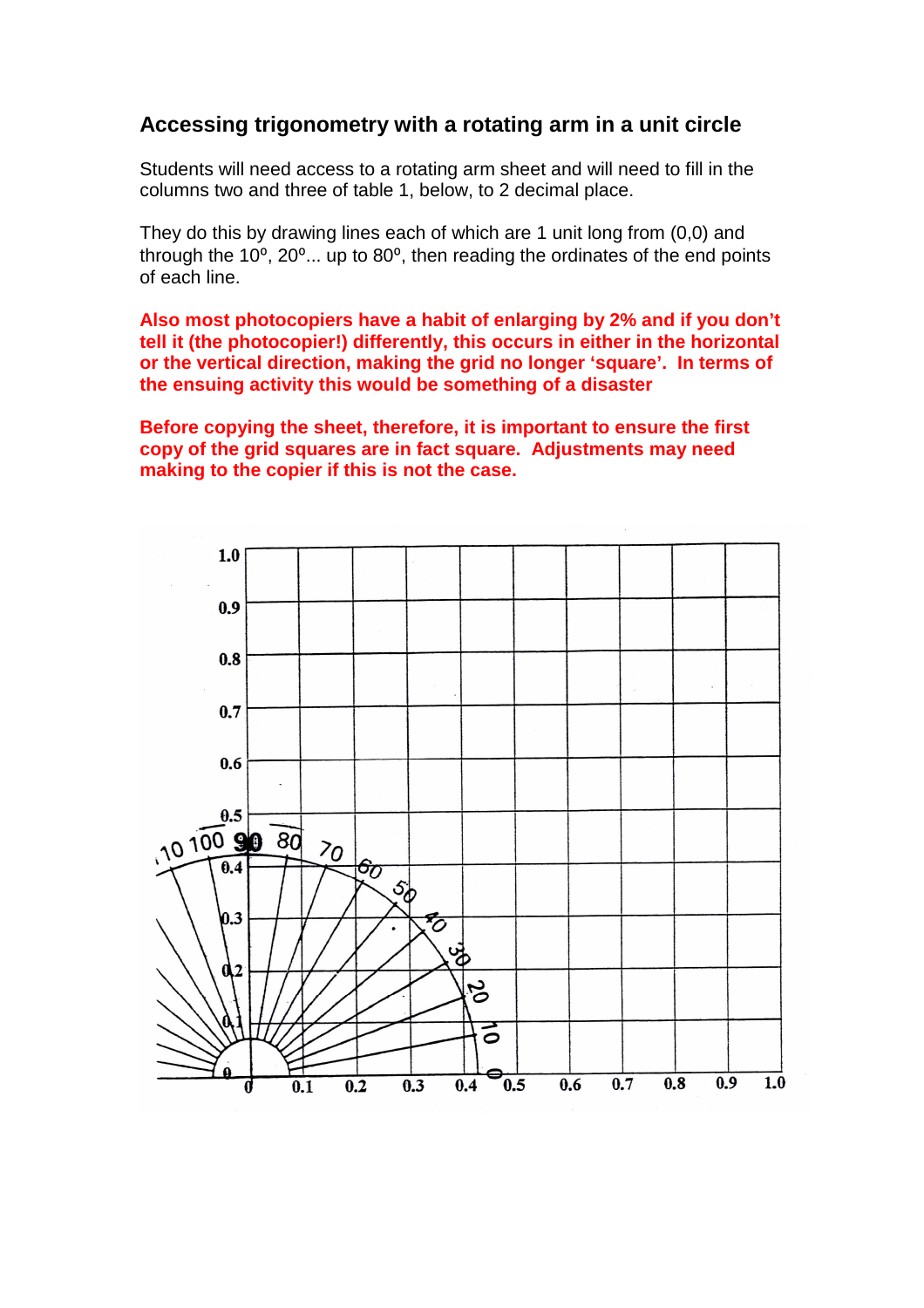## Table 1

Students can fill in this grid by reading off the co-ordinates of the end of the rotating arm to 2 places of decimal.

| Angle                           | x-ordinate | y-ordinate |
|---------------------------------|------------|------------|
| $0^{\circ}$                     |            |            |
| $10^{\circ}$                    |            |            |
| $20^{\circ}$                    |            |            |
| $\frac{30^{\circ}}{20^{\circ}}$ |            |            |
|                                 |            |            |
| $\frac{40^{\circ}}{50^{\circ}}$ |            |            |
| $60^\circ$                      |            |            |
| $70^{\circ}$                    |            |            |
| $80^\circ$                      |            |            |
| 10                              |            |            |

Once students have completed the task of calculating the x and y-ordinates for all angles from  $0^{\circ}$  to  $90^{\circ}$  (going up in 10°), they can use their information to answer the following questions:

**The questions below are not intended to be written as a single worksheet. This is because the examples in questions 3, 4 and 5 are relatively arbitrary; the key issue for students is to analyse what is happening. Questions could be given verbally to students as they complete the task, or even written on separate pieces of paper.** 

- 1. From your results write two or three comments about what you notice.
- 2. a) At what angle will the x- and y-ordinates be equal? b) What are the co-ordinates of this point?
- 3. Estimate the x-ordinates and y-ordinates for angles rotated by the following degrees of turn (anticlockwise from 0°) a)  $63^\circ$ , b)  $27^\circ$ , c)  $34^\circ$ , d)  $56^\circ$ e) write about what you notice.
- 4. Estimate what the angle would be for: a) an x-ordinate of 0.61, b) an x-ordinate of 0.82, c) a y-ordinate of 0.56
- 5. Estimate both  $x$  and  $y$ -ordinates for the following degrees of turn: 110°, b) 150°, c) 200°, d) 300°, e) 400°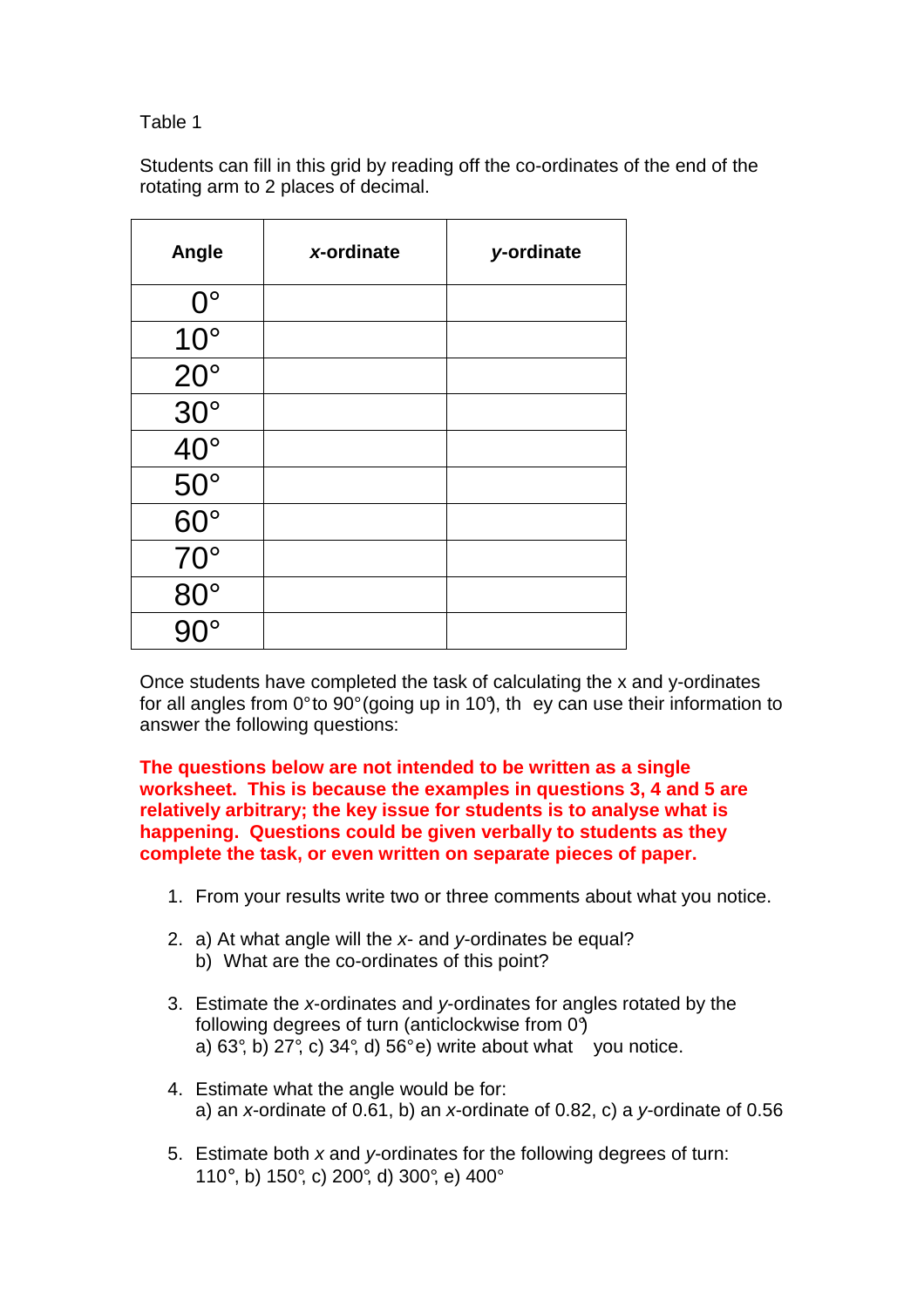6. Using your scientific calculator, check your answers by pressing cos (angle) for the x-ordinate and sin (angle) for the y-ordinate. Write your answers in the fourth and fifth columns of the original table.

| Angle        | <b>Initial</b><br>x-ordinate | <b>Initial</b><br>y-ordinate | <b>Calculator</b><br>x-ordinate | <b>Calculator</b><br>y-ordinate |
|--------------|------------------------------|------------------------------|---------------------------------|---------------------------------|
| $0^{\circ}$  |                              |                              |                                 |                                 |
| $10^{\circ}$ |                              |                              |                                 |                                 |
| $20^{\circ}$ |                              |                              |                                 |                                 |
| $30^\circ$   |                              |                              |                                 |                                 |
| $40^{\circ}$ |                              |                              |                                 |                                 |
| $50^\circ$   |                              |                              |                                 |                                 |
| $60^\circ$   |                              |                              |                                 |                                 |
| $70^{\circ}$ |                              |                              |                                 |                                 |
| $80^\circ$   |                              |                              |                                 |                                 |
|              |                              |                              |                                 |                                 |

### Table 2

#### **Question 7 might be an extension for some students**

7. What are the boundaries that define whether angles create  $x$  and  $y$  coordinates as follows: a)  $({}^{\dagger}x,{}^{\dagger}y)$ , b)  $(x,{}^{\dagger}y)$ , c)  $(x,{}^{\dagger}y)$ , d)  $({}^{\dagger}x,{}^{\dagger}y)$ ,

#### **This next aspect of the work could begin with a whole class introduction**

Suppose the rotating arm was length 2 what will happen to the x-ordinates and the y-ordinates?

At some point students will need introducing to the idea that the rotating arm together with the distances which are measured out by the x- and y-ordinates form right-angled triangles. Students will also need introducing to the vocabulary of sides which are 'opposite' and 'adjacent' to an angle, as well as what the hypotenuse is and where it is situated in a right-angled triangle.

#### **A further extension task could be for some students to see what happens when they square the x and y-ordinates and sum them, which will obviously provide an answer of 1 (or 0.999...)**